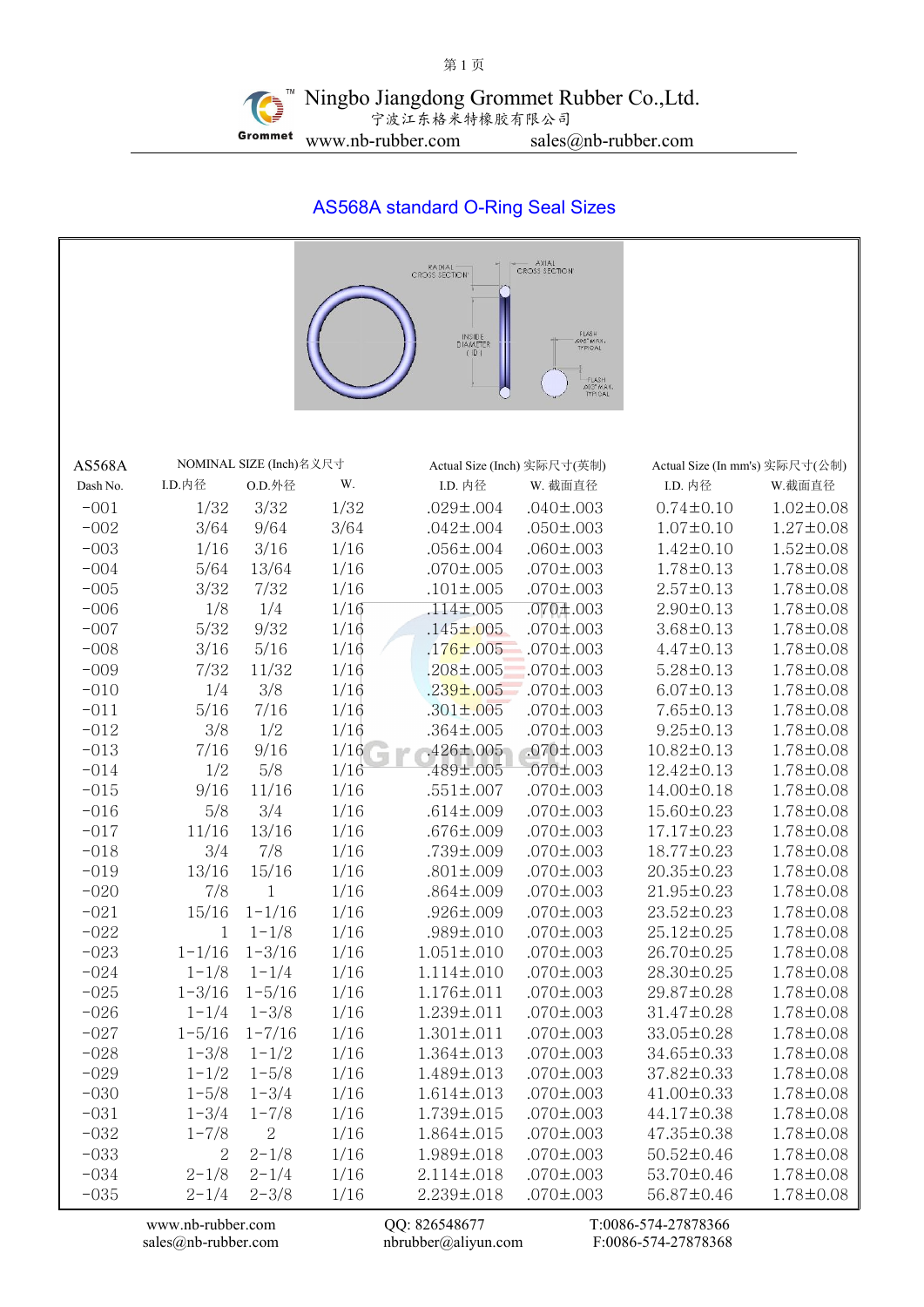# 第 2 页

Ningbo Jiangdong Grommet Rubber Co.,Ltd.

|  | 宁波江东格米特橡胶有限公司 |  |
|--|---------------|--|
|--|---------------|--|

|        |                   | Grommet               | www.nb-rubber.com |                   | sales@nb-rubber.com |                     |                 |  |
|--------|-------------------|-----------------------|-------------------|-------------------|---------------------|---------------------|-----------------|--|
| $-036$ | $2 - 3/8$         | $2 - 1/2$             | 1/16              | $2.364 \pm .018$  | $.070 \pm .003$     | 60.05±0.46          | 1.78±0.08       |  |
| $-037$ | $2 - 1/2$         | $2 - 5/8$             | 1/16              | $2.489 \pm .018$  | $.070 \pm .003$     | 63.22±0.46          | 1.78±0.08       |  |
| $-038$ | $2 - 5/8$         | $2 - 3/4$             | 1/16              | $2.614 \pm .020$  | $.070 \pm .003$     | 66.40±0.51          | $1.78 \pm 0.08$ |  |
| $-039$ | $2 - 3/4$         | $2 - 7/8$             | 1/16              | $2.739 \pm 0.020$ | $.070 \pm .003$     | 69.57±0.51          | 1.78±0.08       |  |
| $-040$ | $2 - 7/8$         | 3                     | 1/16              | $2.864 \pm 0.020$ | $.070 \pm .003$     | 72.75±0.51          | $1.78 \pm 0.08$ |  |
| $-041$ | 3                 | $3 - 1/8$             | 1/16              | $2.989 \pm 0.024$ | $.070 \pm .003$     | 75.92±0.61          | $1.78 \pm 0.08$ |  |
| $-042$ | $3 - 1/4$         | $3 - 3/8$             | 1/16              | 3.239±.024        | $.070 \pm .003$     | $82.27 \pm 0.61$    | $1.78 \pm 0.08$ |  |
| $-043$ | $3 - 1/2$         | $3 - 5/8$             | 1/16              | 3.489±.024        | $.070 \pm .003$     | 88.62±0.61          | 1.78±0.08       |  |
| $-044$ | $3 - 3/4$         | $3 - 7/8$             | 1/16              | $3.739 \pm .027$  | $.070 \pm .003$     | 94.97±0.69          | 1.78±0.08       |  |
| $-045$ | $\overline{4}$    | $4 - 1/8$             | 1/16              | 3.989±.027        | $.070 \pm .003$     | 101.32±0.69         | 1.78±0.08       |  |
| $-046$ | $4 - 1/4$         | $4 - 3/8$             | 1/16              | $4.239 \pm .030$  | $.070 \pm .003$     | 107.67±0.76         | 1.78±0.08       |  |
| $-047$ | $4 - 1/2$         | $4 - 5/8$             | 1/16              | 4.489±.030        | $.070 \pm .003$     | 114.02±0.76         | $1.78 \pm 0.08$ |  |
| $-048$ | $4 - 3/4$         | $4 - 7/8$             | 1/16              | 4.739±.030        | $.070 \pm .003$     | 120.37±0.76         | 1.78±0.08       |  |
| $-049$ | 5                 | $5 - 1/8$             | 1/16              | 4.989±.037        | $.070 \pm .003$     | 126.72±0.94         | $1.78 \pm 0.08$ |  |
| $-050$ | $5 - 1/4$         | $5 - 3/8$             | 1/16              | $5.239 \pm .037$  | $.070 \pm .003$     | 133.07±0.94         | $1.78 \pm 0.08$ |  |
| $-102$ | 1/16              | 1/4                   | 3/32              | $.049 \pm .005$   | $.103 \pm .003$     | $1.24 \pm 0.13$     | $2.62 \pm 0.08$ |  |
| $-103$ | 3/32              | 9/32                  | 3/32              | $.081 \pm .005$   | $.103 \pm .003$     | $2.06 \pm 0.13$     | $2.62 \pm 0.08$ |  |
| $-104$ | 1/8               | 5/16                  | 3/32              | $.112 \pm .005$   | $.103 \pm .003$     | $2.84 \pm 0.13$     | $2.62 \pm 0.08$ |  |
| $-105$ | 5/32              | 11/32                 | 3/32              | $.143 \pm .005$   | $.103 \pm .003$     | $3.63 \pm 0.13$     | $2.62 \pm 0.08$ |  |
| $-106$ | 3/16              | 3/8                   | 3/32              | $.174 \pm .005$   | $.103 \pm .003$     | $4.42 \pm 0.13$     | $2.62 \pm 0.08$ |  |
| $-107$ | 7/32              | 13/32                 | 3/32              | $.206 \pm .005$   | $.103 \pm .003$     | $5.23 \pm 0.13$     | $2.62 \pm 0.08$ |  |
| $-108$ | 1/4               | 7/16                  | 3/32              | $.237 \pm .005$   | $.103 \pm .003$     | $6.02 \pm 0.13$     | $2.62 \pm 0.08$ |  |
| $-109$ | 5/16              | 1/2                   | 3/32              | .299±.005         | $.103 \pm .003$     | $7.59 \pm 0.13$     | $2.62 \pm 0.08$ |  |
| $-110$ | 3/8               | 9/16                  | 3/32              | $.362 \pm .005$   | $.103 \pm .003$     | $9.19 \pm 0.13$     | $2.62 \pm 0.08$ |  |
| $-111$ | 7/16              | 5/8                   | 3/32              | $.424 \pm .005$   | $.103 \pm .003$     | $10.77 \pm 0.13$    | $2.62 \pm 0.08$ |  |
| $-112$ | 1/2               | 11/16                 | 3/32              | $.487 \pm .005$   | $.103 \pm .003$     | $12.37 \pm 0.13$    | $2.62 \pm 0.08$ |  |
| $-113$ | 9/16              | 3/4                   | $3/32\,$          | $.549 \pm 007$    | $.103 \pm .003$     | $13.94 \pm 0.18$    | $2.62 \pm 0.08$ |  |
| $-114$ | 5/8               | 13/16                 | 3/32              | $.612 \pm .009$   | $.103 \pm .003$     | $15.54 \pm 0.23$    | $2.62 \pm 0.08$ |  |
| $-115$ | 11/16             | 7/8                   | 3/32              | $.674 \pm .009$   | $.103 \pm .003$     | $17.12 \pm 0.23$    | $2.62 \pm 0.08$ |  |
| $-116$ | 3/4               | 15/16                 | 3/32              | $.737 \pm .009$   | $.103 \pm .003$     | $18.72 \pm 0.23$    | $2.62 \pm 0.08$ |  |
| $-117$ | 13/16             | $\mathbf{1}$          | 3/32              | $.799 \pm .010$   | $.103 \pm .003$     | $20.30 \pm 0.25$    | $2.62 \pm 0.08$ |  |
| $-118$ | 7/8               | $1 - 1/16$            | 3/32              | $.862 \pm .010$   | $.103 \pm .003$     | 21.89±0.25          | $2.62 \pm 0.08$ |  |
| $-119$ | 15/16             | $1 - 1/8$             | 3/32              | $.924 \pm .010$   | $.103 \pm .003$     | 23.47±0.25          | $2.62 \pm 0.08$ |  |
| $-120$ |                   | $1 \t1-3/16$          | 3/32              | $.987 \pm .010$   | $.103 \pm .003$     | $25.07 \pm 0.25$    | $2.62 \pm 0.08$ |  |
| $-121$ | $1 - 1/16$        | $1 - 1/4$             | 3/32              | $1.049 \pm .010$  | $.103 \pm .003$     | 26.64±0.25          | $2.62 \pm 0.08$ |  |
| $-122$ | $1 - 1/8$         | $1 - 5/16$            | 3/32              | $1.112 \pm .010$  | $.103 \pm .003$     | $28.24 \pm 0.25$    | $2.62 \pm 0.08$ |  |
| $-123$ | $1 - 3/16$        | $1 - 3/8$             | 3/32              | $1.174 \pm .012$  | $.103 \pm .003$     | 29.82±0.30          | $2.62 \pm 0.08$ |  |
| $-124$ | $1 - 1/4$         | $1 - 7/16$            | 3/32              | $1.237 \pm .012$  | $.103 \pm .003$     | 31.42±0.30          | $2.62 \pm 0.08$ |  |
| $-125$ | $1 - 5/16$        | $1 - 1/2$             | 3/32              | $1.299 \pm .012$  | $.103 \pm .003$     | 32.99±0.30          | $2.62 \pm 0.08$ |  |
| $-126$ | $1 - 3/8$         | $1 - 9/16$            | 3/32              | $1.362 \pm .012$  | $.103 \pm .003$     | 34.59±0.30          | $2.62 \pm 0.08$ |  |
| $-127$ | $1 - 7/16$        | $1 - 5/8$             | 3/32              | $1.424 \pm .012$  | $.103 \pm .003$     | 36.17±0.30          | $2.62 \pm 0.08$ |  |
| $-128$ |                   | $1 - 1/2$ $1 - 11/16$ | 3/32              | $1.487 \pm .012$  | $.103 \pm .003$     | 37.77±0.30          | $2.62 \pm 0.08$ |  |
| $-129$ | $1 - 9/16$        | $1 - 3/4$             | 3/32              | $1.549 \pm .015$  | $.103 \pm .003$     | 39.34±0.38          | $2.62 \pm 0.08$ |  |
| $-130$ |                   | $1 - 5/8$ $1 - 13/16$ | 3/32              | $1.612 \pm .015$  | $.103 \pm .003$     | $40.94 \pm 0.38$    | $2.62 \pm 0.08$ |  |
| $-131$ | $1 - 11/16$       | $1 - 7/8$             | 3/32              | $1.674 \pm .015$  | $.103 \pm .003$     | $42.52 \pm 0.38$    | $2.62 \pm 0.08$ |  |
| $-132$ |                   | $1 - 3/4$ $1 - 15/16$ | 3/32              | $1.737 \pm .015$  | $.103 \pm .003$     | 44.12±0.38          | $2.62 \pm 0.08$ |  |
| $-133$ | $1 - 13/16$       | 2                     | 3/32              | $1.799 \pm .015$  | $.103 \pm .003$     | $45.69 \pm 0.38$    | $2.62 \pm 0.08$ |  |
| $-134$ | $1 - 7/8$         | $2 - 1/16$            | 3/32              | $1.862 \pm .015$  | $.103 \pm .003$     | $47.30 \pm 0.38$    | $2.62 \pm 0.08$ |  |
| $-135$ | $1 - 15/16$       | $2 - 1/8$             | 3/32              | $1.925 \pm .017$  | $.103 \pm .003$     | 48.90±0.43          | $2.62 \pm 0.08$ |  |
| $-136$ | 2                 | $2 - 3/16$            | 3/32              | $1.987 \pm .017$  | $.103 \pm .003$     | $50.47 \pm 0.43$    | $2.62 \pm 0.08$ |  |
| $-137$ | $2 - 1/16$        | $2 - 1/4$             | 3/32              | $2.050 \pm .017$  | $.103 \pm .003$     | $52.07 \pm 0.43$    | $2.62 \pm 0.08$ |  |
| $-138$ | $2 - 1/8$         | $2 - 5/16$            | 3/32              | $2.112 \pm .017$  | $.103 \pm .003$     | 53.64±0.43          | $2.62 \pm 0.08$ |  |
|        | www.nb-rubber.com |                       |                   | QQ: 826548677     |                     | T:0086-574-27878366 |                 |  |
|        |                   |                       |                   |                   |                     |                     |                 |  |

[sales@nb-rubber.com](mailto:sales@nb-rubber.com) [nbrubber@aliyun.com](mailto:nbrubber@gmail.com) F:0086-574-27878368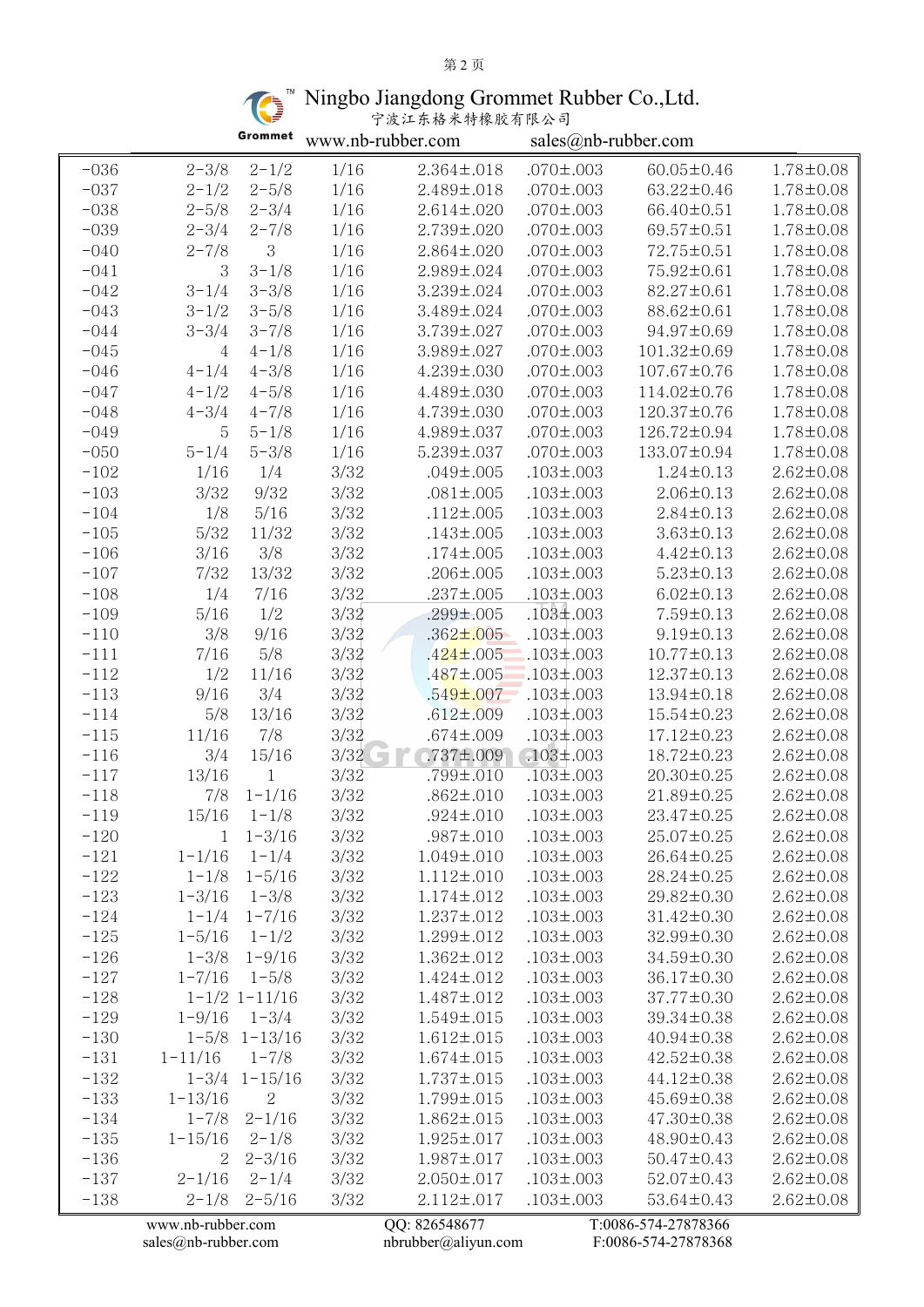## 第 3 页

Ningbo Jiangdong Grommet Rubber Co.,Ltd.

| 宁波江东格米特橡胶有限公司 |  |
|---------------|--|
|---------------|--|

|        |                   | Grommet               | www.nb-rubber.com |                   | sales@nb-rubber.com |                     |                 |
|--------|-------------------|-----------------------|-------------------|-------------------|---------------------|---------------------|-----------------|
| $-139$ | $2 - 3/16$        | $2 - 3/8$             | 3/32              | $2.175 \pm .017$  | $.103 \pm .003$     | 55.25±0.43          | $2.62 \pm 0.08$ |
| $-140$ | $2 - 1/4$         | $2 - 7/16$            | 3/32              | $2.237 \pm .017$  | $.103 \pm .003$     | 56.82±0.43          | $2.62 \pm 0.08$ |
| $-141$ | $2 - 5/16$        | $2 - 1/2$             | $3/32\,$          | $2.300 \pm 0.020$ | $.103 \pm .003$     | 58.42±0.51          | $2.62 \pm 0.08$ |
| $-142$ | $2 - 3/8$         | $2 - 9/16$            | 3/32              | $2.362 \pm .020$  | $.103 \pm .003$     | 59.99±0.51          | $2.62 \pm 0.08$ |
| $-143$ | $2 - 7/16$        | $2 - 5/8$             | $3/32\,$          | $2.425 \pm .020$  | $.103 \pm .003$     | $61.60 \pm 0.51$    | $2.62 \pm 0.08$ |
| $-144$ |                   | $2 - 1/2$ $2 - 11/16$ | 3/32              | $2.487 \pm 0.020$ | $.103 \pm .003$     | 63.17±0.51          | $2.62 \pm 0.08$ |
| $-145$ | $2 - 9/16$        | $2 - 3/4$             | 3/32              | $2.550 \pm 0.020$ | $.103 \pm .003$     | $64.77 \pm 0.51$    | $2.62 \pm 0.08$ |
| $-146$ |                   | $2 - 5/8$ $2 - 13/16$ | 3/32              | $2.612 \pm .020$  | $.103 \pm .003$     | 66.34±0.51          | $2.62 \pm 0.08$ |
| $-147$ | $2 - 11/16$       | $2 - 7/8$             | 3/32              | $2.675 \pm .022$  | $.103 \pm .003$     | 67.95±0.56          | $2.62 \pm 0.08$ |
| $-148$ |                   | $2 - 3/4$ $2 - 15/16$ | 3/32              | $2.737 \pm 0.022$ | $.103 \pm .003$     | 69.52±0.56          | $2.62 \pm 0.08$ |
| $-149$ | $2 - 13/16$       | 3                     | $3/32\,$          | $2.800 \pm 0.022$ | $.103 \pm .003$     | 71.12±0.56          | $2.62 \pm 0.08$ |
| $-150$ | $2 - 7/8$         | $3 - 1/16$            | 3/32              | $2.862 \pm .022$  | $.103 \pm .003$     | 72.69±0.56          | $2.62 \pm 0.08$ |
| $-151$ | 3                 | $3 - 3/16$            | 3/32              | $2.987 \pm .024$  | $.103 \pm .003$     | 75.87±0.61          | $2.62 \pm 0.08$ |
| $-152$ |                   | $3-1/4$ $3-7/16$      | 3/32              | $3.237 \pm .024$  | $.103 \pm .003$     | 82.22±0.61          | $2.62 \pm 0.08$ |
| $-153$ |                   | $3-1/2$ $3-11/16$     | 3/32              | 3.487±.024        | $.103 \pm .003$     | 88.57±0.61          | $2.62 \pm 0.08$ |
| $-154$ |                   | $3-3/4$ $3-15/16$     | 3/32              | $3.737 \pm 0.028$ | $.103 \pm .003$     | 94.92±0.71          | $2.62 \pm 0.08$ |
| $-155$ | 4                 | $4 - 3/16$            | 3/32              | $3.987 \pm .028$  | $.103 \pm .003$     | 101.27±0.71         | $2.62 \pm 0.08$ |
| $-156$ |                   | $4-1/4$ $4-7/16$      | 3/32              | $4.237 \pm .030$  | $.103 \pm .003$     | 107.62±0.76         | $2.62 \pm 0.08$ |
| $-157$ |                   | $4-1/2$ $4-11/16$     | 3/32              | $4.487 \pm .030$  | $.103 \pm .003$     | 113.97±0.76         | $2.62 \pm 0.08$ |
| $-158$ |                   | $4 - 3/4$ $4 - 15/16$ | 3/32              | $4.737 \pm .030$  | $.103 \pm .003$     | 120.32±0.76         | $2.62 \pm 0.08$ |
| $-159$ | 5 <sup>5</sup>    | $5 - 3/16$            | 3/32              | $4.987 \pm .035$  | $.103 \pm .003$     | 126.67±0.89         | $2.62 \pm 0.08$ |
| $-160$ | $5 - 1/4$         | $5 - 7/16$            | 3/32              | $5.237 \pm .035$  | $.103 \pm .003$     | 133.02±0.89         | $2.62 \pm 0.08$ |
| $-161$ |                   | $5 - 1/2$ $5 - 11/16$ | 3/32              | $5.487 \pm 0.035$ | $.103 \pm .003$     | 139.37±0.89         | $2.62 \pm 0.08$ |
| $-162$ |                   | $5 - 3/4$ $5 - 15/16$ | 3/32              | $5.737 \pm 0.035$ | $.103 \pm .003$     | 145.72±0.89         | $2.62 \pm 0.08$ |
| $-163$ | 6                 | $6 - 3/16$            | 3/32              | $5.987 \pm .035$  | $.103 \pm .003$     | 152.07±0.89         | $2.62 \pm 0.08$ |
| $-164$ |                   | $6-1/4$ $6-7/16$      | 3/32              | $6.237 \pm .040$  | $.103 \pm .003$     | 158.42±1.02         | $2.62 \pm 0.08$ |
| $-165$ |                   | $6-1/2$ $6-11/16$     | 3/32              | $6.487 \pm .040$  | $.103 \pm .003$     | 164.77±1.02         | $2.62 \pm 0.08$ |
| $-166$ |                   | $6 - 3/4$ $6 - 15/16$ | $3/32\,$          | $6.737 \pm .040$  | $.103 \pm .003$     | $171.12 \pm 1.02$   | $2.62 \pm 0.08$ |
| $-167$ | 7                 | $7 - 3/16$            | 3/32              | $6.987 \pm .040$  | $.103 \pm .003$     | $177.47 \pm 1.02$   | $2.62 \pm 0.08$ |
| $-168$ |                   | $7-1/4$ $7-7/16$      | 3/32              | $7.237 \pm .045$  | $.103 \pm .003$     | 183.82±1.14         | $2.62 \pm 0.08$ |
| $-169$ |                   | $7-1/2$ $7-11/16$     | 3/32              | 7.487±.045        | $.103 \pm .003$     | 190.17±1.14         | $2.62 \pm 0.08$ |
| $-170$ |                   | $7 - 3/4$ $7 - 15/16$ | 3/32              | 7.737±.045        | $.103 \pm .003$     | 196.52±1.14         | $2.62 \pm 0.08$ |
| $-171$ |                   | $8 \quad 8-3/16$      | 3/32              | 7.987±.045        | $.103 \pm .003$     | 202.87±1.14         | $2.62 \pm 0.08$ |
| $-172$ |                   | $8-1/4$ $8-7/16$      | 3/32              | $8.237 \pm .050$  | $.103 \pm .003$     | 209.22±1.27         | $2.62 \pm 0.08$ |
| $-173$ |                   | $8-1/2$ $8-11/16$     | 3/32              | $8.487 \pm .050$  | $.103 \pm .003$     | $215.57 \pm 1.27$   | $2.62 \pm 0.08$ |
| $-174$ |                   | $8-3/4$ $8-15/16$     | 3/32              | $8.737 \pm .050$  | $.103 \pm .003$     | 221.92±1.27         | $2.62 \pm 0.08$ |
| $-175$ |                   | $9 \quad 9 - 3/16$    | 3/32              | $8.987 \pm .050$  | $.103 \pm .003$     | 228.27±1.27         | $2.62 \pm 0.08$ |
| $-176$ |                   | $9-1/4$ $9-7/16$      | $3/32\,$          | $9.237 \pm .055$  | $.103 \pm .003$     | 234.62±1.40         | $2.62 \pm 0.08$ |
| $-177$ |                   | $9-1/2$ $9-11/16$     | 3/32              | $9.487 \pm .055$  | $.103 \pm .003$     | 240.97±1.40         | $2.62 \pm 0.08$ |
| $-178$ |                   | $9 - 3/4$ $9 - 15/16$ | 3/32              | $9.737 \pm 0.055$ | $.103 \pm .003$     | 247.32±1.40         | $2.62 \pm 0.08$ |
| $-201$ | 3/16              | 7/16                  | 1/8               | $.171 \pm .005$   | $.139 \pm .004$     | $4.34 \pm 0.13$     | $3.53 \pm 0.10$ |
| $-202$ | 1/4               | 1/2                   | 1/8               | $.234 \pm .005$   | $.139 \pm .004$     | $5.94 \pm 0.13$     | $3.53 \pm 0.10$ |
| $-203$ | 5/16              | 9/16                  | 1/8               | $.296 \pm .005$   | $.139 \pm .004$     | $7.52 \pm 0.13$     | $3.53 \pm 0.10$ |
| $-204$ | 3/8               | 5/8                   | 1/8               | $.359 \pm .005$   | $.139 \pm .004$     | $9.12 \pm 0.13$     | $3.53 \pm 0.10$ |
| $-205$ | 7/16              | 11/16                 | 1/8               | $.421 \pm .005$   | $.139 \pm .004$     | $10.69 \pm 0.13$    | $3.53 \pm 0.10$ |
| $-206$ | 1/2               | 3/4                   | 1/8               | $.484 \pm .005$   | $.139 \pm .004$     | 12.29±0.13          | $3.53 \pm 0.10$ |
| $-207$ | 9/16              | 13/16                 | 1/8               | $.546 \pm .007$   | $.139 \pm .004$     | 13.87±0.17          | $3.53 \pm 0.10$ |
|        | 5/8               | 7/8                   |                   |                   |                     |                     | $3.53 \pm 0.10$ |
| $-208$ |                   |                       | 1/8               | $.609 \pm .009$   | $.139 \pm .004$     | $15.47 \pm 0.23$    |                 |
| $-209$ | 11/16             | 15/16                 | 1/8               | $.671 \pm .009$   | $.139 \pm .004$     | $17.04 \pm 0.23$    | $3.53 \pm 0.10$ |
| $-210$ | 3/4               | $\mathbf{1}$          | 1/8               | $.734 \pm .010$   | $.139 \pm .004$     | 18.64±0.25          | $3.53 \pm 0.10$ |
| $-211$ | 13/16             | $1 - 1/16$            | 1/8               | $.796 \pm .010$   | $.139 \pm .004$     | $20.22 \pm 0.25$    | $3.53 \pm 0.10$ |
| $-212$ | 7/8               | $1 - 1/8$             | 1/8               | $.859 \pm .010$   | $.139 \pm .004$     | 21.82±0.25          | $3.53 \pm 0.10$ |
|        | www.nb-rubber.com |                       |                   | QQ: 826548677     |                     | T:0086-574-27878366 |                 |

[sales@nb-rubber.com](mailto:sales@nb-rubber.com) [nbrubber@aliyun.com](mailto:nbrubber@gmail.com) F:0086-574-27878368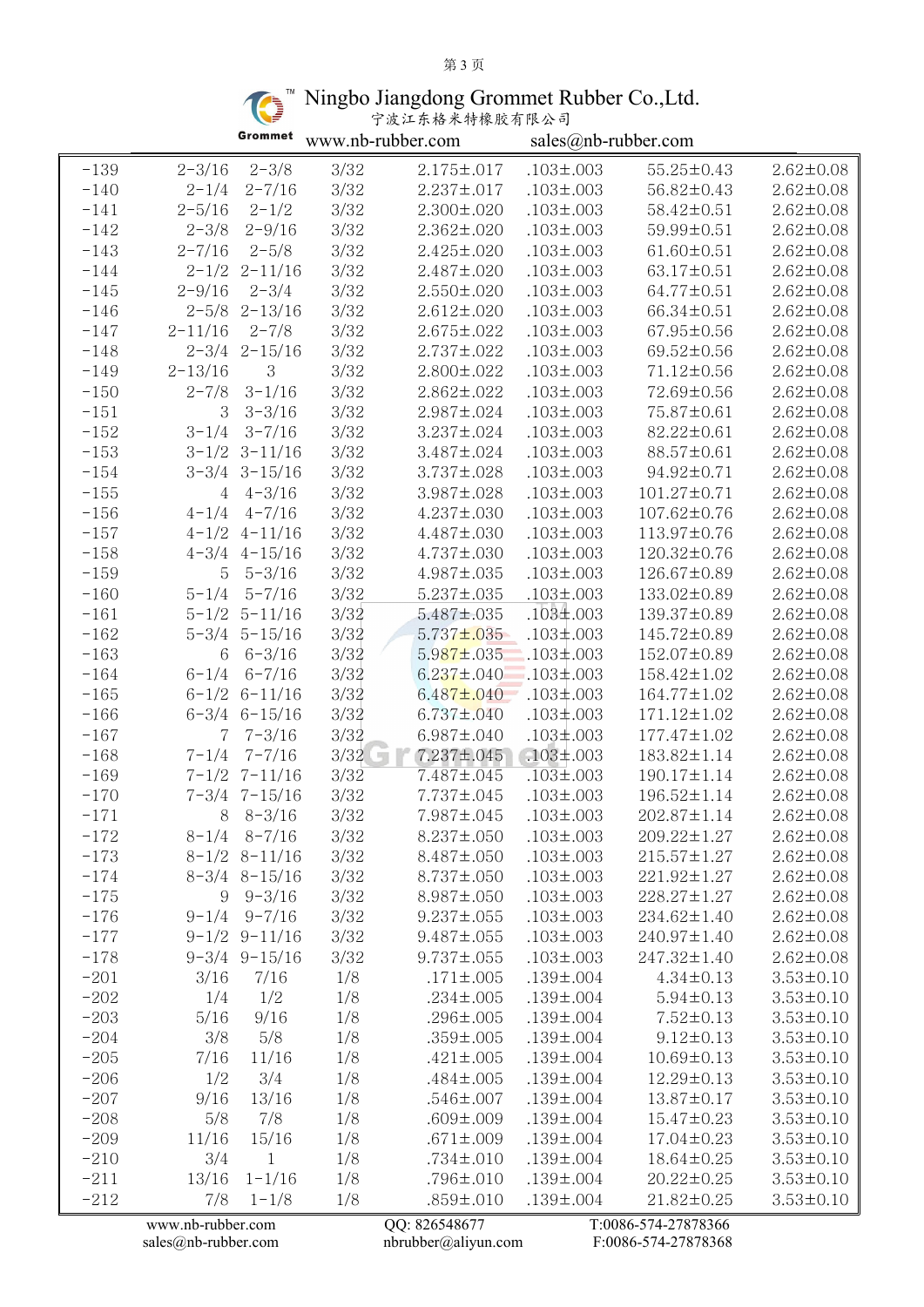## 第 4 页

Ningbo Jiangdong Grommet Rubber Co.,Ltd.

| 宁波江东格米特橡胶有限公司 |  |
|---------------|--|
|---------------|--|

|        |                | Grommet                | www.nb-rubber.com |                   | sales@nb-rubber.com |                   |                 |  |
|--------|----------------|------------------------|-------------------|-------------------|---------------------|-------------------|-----------------|--|
| $-213$ | 15/16          | $1 - 3/16$             | 1/8               | $.921 \pm .010$   | $.139 \pm .004$     | 23.39±0.25        | $3.53 \pm 0.10$ |  |
| $-214$ | $\mathbf 1$    | $1 - 1/4$              | 1/8               | $.984 \pm .010$   | $.139 \pm .004$     | $25.00 \pm 0.25$  | $3.53 \pm 0.10$ |  |
| $-215$ | $1 - 1/16$     | $1 - 5/16$             | 1/8               | $1.046 \pm .010$  | $.139 \pm .004$     | $26.57 \pm 0.25$  | $3.53 \pm 0.10$ |  |
| $-216$ | $1 - 1/8$      | $1 - 3/8$              | 1/8               | $1.109 \pm .012$  | $.139 \pm .004$     | 28.17±0.30        | $3.53 \pm 0.10$ |  |
| $-217$ | $1 - 3/16$     | $1 - 7/16$             | 1/8               | $1.171 \pm .012$  | $.139 \pm .004$     | $29.74 \pm 0.30$  | $3.53 \pm 0.10$ |  |
| $-218$ | $1 - 1/4$      | $1 - 1/2$              | 1/8               | $1.234 \pm .012$  | $.139 \pm .004$     | $31.34 \pm 0.30$  | $3.53 \pm 0.10$ |  |
| $-219$ | $1 - 5/16$     | $1 - 9/16$             | 1/8               | 1.296±.012        | $.139 \pm .004$     | $32.92 \pm 0.30$  | $3.53 \pm 0.10$ |  |
| $-220$ | $1 - 3/8$      | $1 - 5/8$              | 1/8               | $1.359 \pm .012$  | $.139 \pm .004$     | 34.52±0.30        | $3.53 \pm 0.10$ |  |
| $-221$ |                | $1 - 7/16$ $1 - 11/16$ | 1/8               | $1.421 \pm .012$  | $.139 \pm .004$     | 36.09±0.30        | $3.53 \pm 0.10$ |  |
| $-222$ | $1 - 1/2$      | $1 - 3/4$              | 1/8               | $1.484 \pm .015$  | $.139 \pm .004$     | 37.69±0.38        | $3.53 \pm 0.10$ |  |
| $-223$ | $1 - 5/8$      | $1 - 7/8$              | 1/8               | $1.609 \pm .015$  | $.139 \pm .004$     | $40.87 \pm 0.38$  | $3.53 \pm 0.10$ |  |
| $-224$ | $1 - 3/4$      | $\boldsymbol{2}$       | 1/8               | $1.734 \pm .015$  | $.139 \pm .004$     | $44.04 \pm 0.38$  | $3.53 \pm 0.10$ |  |
| $-225$ | $1 - 7/8$      | $2 - 1/8$              | 1/8               | 1.859±.018        | $.139 \pm .004$     | $47.22 \pm 0.46$  | $3.53 \pm 0.10$ |  |
| $-226$ | $\overline{2}$ | $2 - 1/4$              | 1/8               | $1.984 \pm .018$  | $.139 \pm .004$     | $50.39 \pm 0.46$  | $3.53 \pm 0.10$ |  |
| $-227$ | $2 - 1/16$     | $2 - 3/8$              | 1/8               | $2.109 \pm .018$  | $.139 \pm .004$     | 53.57±0.46        | $3.53 \pm 0.10$ |  |
| $-228$ | $2 - 1/4$      | $2 - 1/2$              | 1/8               | $2.234 \pm 0.020$ | $.139 \pm .004$     | 56.74±0.50        | $3.53 \pm 0.10$ |  |
| $-229$ | $2 - 3/8$      | $2 - 5/8$              | 1/8               | $2.359 \pm .020$  | $.139 \pm .004$     | 59.92±0.50        | $3.53 \pm 0.10$ |  |
| $-230$ | $2 - 1/2$      | $2 - 3/4$              | 1/8               | $2.484 \pm 0.020$ | $.139 \pm .004$     | 63.09±0.50        | $3.53 \pm 0.10$ |  |
| $-231$ | $2 - 5/8$      | $2 - 7/8$              | 1/8               | $2.609 \pm .020$  | $.139 \pm .004$     | 66.27±0.50        | $3.53 \pm 0.10$ |  |
| $-232$ | $2 - 3/4$      | 3                      | 1/8               | $2.734 \pm 0.024$ | $.139 \pm .004$     | 69.44±0.61        | $3.53 \pm 0.10$ |  |
| $-233$ | $2 - 7/8$      | $3 - 1/8$              | 1/8               | 2.859±.024        | $.139 \pm .004$     | 72.62±0.61        | $3.53 \pm 0.10$ |  |
| $-234$ | $\sqrt{3}$     | $3 - 1/4$              | 1/8               | $2.984 \pm .024$  | $.139 \pm .004$     | 75.79±0.61        | $3.53 \pm 0.10$ |  |
| $-235$ | $3 - 1/8$      | $3 - 3/8$              | 1/8               | $3.109 \pm .024$  | $.189 \pm .004$     | 78.97±0.61        | $3.53 \pm 0.10$ |  |
| $-236$ | $3 - 1/4$      | $3 - 1/2$              | 1/8               | $3.234 \pm 0.024$ | $.139 \pm .004$     | $82.14 \pm 0.61$  | $3.53 \pm 0.10$ |  |
| $-237$ | $3 - 3/8$      | $3 - 5/8$              | 1/8               | $3.359 \pm .024$  | $.139 \pm .004$     | $85.32 \pm 0.61$  | $3.53 \pm 0.10$ |  |
| $-238$ | $3 - 1/2$      | $3 - 3/4$              | 1/8               | $3.484 \pm .024$  | $.139 \pm .004$     | 88.49±0.61        | $3.53 \pm 0.10$ |  |
| $-239$ | $3 - 5/8$      | $3 - 7/8$              | 1/8               | $3.609 \pm 0.028$ | $.139 \pm .004$     | $91.67 \pm 0.71$  | $3.53 \pm 0.10$ |  |
| $-240$ | $3 - 3/4$      | $\,4\,$                | 1/8               | $3.734 \pm 0.028$ | $.139 \pm .004$     | 94.84±0.71        | $3.53 \pm 0.10$ |  |
| $-241$ | $3 - 7/8$      | $4 - 1/8$              | 1/8               | 3.859±.028        | $.139 \pm .004$     | 98.02±0.71        | $3.53 \pm 0.10$ |  |
| $-242$ | $\overline{4}$ | $4 - 1/4$              | 1/8               | $3.984 \pm 0.028$ | $.139 \pm .004$     | 101.19±0.71       | $3.53 \pm 0.10$ |  |
| $-243$ | $4 - 1/8$      | $4 - 3/8$              | 1/8               | $4.109 \pm .028$  | $.139 \pm .004$     | $104.37 \pm 0.71$ | $3.53 \pm 0.10$ |  |
| $-244$ | $4 - 1/4$      | $4 - 1/2$              | 1/8               | $4.234 \pm .030$  | $.139 \pm .004$     | 107.54±0.76       | $3.53 \pm 0.10$ |  |
| $-245$ | $4 - 3/8$      | $4 - 5/8$              | 1/8               | 4.359±.030        | $.139 \pm .004$     | 110.72±0.76       | $3.53 \pm 0.10$ |  |
| $-246$ | $4 - 1/2$      | $4 - 3/4$              | 1/8               | $4.484 \pm 0.030$ | $.139 \pm .004$     | 113.89±0.76       | $3.53 \pm 0.10$ |  |
| $-247$ | $4 - 5/8$      | $4 - 7/8$              | 1/8               | $4.609 \pm .030$  | $.139 \pm .004$     | 117.07±0.76       | $3.53 \pm 0.10$ |  |
| $-248$ | $4 - 3/4$      | $\overline{5}$         | 1/8               | $4.734 \pm 0.030$ | $.139 \pm .004$     | 120.24±0.76       | $3.53 \pm 0.10$ |  |
| $-249$ | $4 - 7/8$      | $5 - 1/8$              | 1/8               | $4.859 \pm .035$  | $.139 \pm .004$     | 123.42±0.89       | $3.53 \pm 0.10$ |  |
| $-250$ | 5              | $5 - 1/4$              | 1/8               | $4.984 \pm 0.035$ | $.139 \pm .004$     | 126.59±0.89       | $3.53 \pm 0.10$ |  |
| $-251$ | $5 - 1/8$      | $5 - 3/8$              | 1/8               | $5.109 \pm .035$  | $.139 \pm .004$     | 129.77±0.89       | $3.53 \pm 0.10$ |  |
| $-252$ | $5 - 1/4$      | $5 - 1/2$              | 1/8               | $5.234 \pm .035$  | $.139 \pm .004$     | 132.94±0.89       | $3.53 \pm 0.10$ |  |
| $-253$ | $5 - 3/8$      | $5 - 5/8$              | 1/8               | $5.359 \pm .035$  | $.139 \pm .004$     | 136.12±0.89       | $3.53 \pm 0.10$ |  |
| $-254$ | $5 - 1/2$      | $5 - 3/4$              | 1/8               | 5.484±.035        | $.139 \pm .004$     | 139.29±0.89       | $3.53 \pm 0.10$ |  |
| $-255$ | $5 - 5/8$      | $5 - 7/8$              | 1/8               | $5.609 \pm .035$  | $.139 \pm .004$     | 142.47±0.89       | $3.53 \pm 0.10$ |  |
| $-256$ | $5 - 3/4$      | 6                      | 1/8               | $5.734 \pm 0.035$ | $.139 \pm .004$     | 145.65±0.89       | $3.53 \pm 0.10$ |  |
| $-257$ | $5 - 7/8$      | $6 - 1/8$              | 1/8               | $5.859 \pm .035$  | $.139 \pm .004$     | 148.82±0.89       | $3.53 \pm 0.10$ |  |
| $-258$ | 6              | $6 - 1/4$              | 1/8               | $5.984 \pm 0.035$ | $.139 \pm .004$     | 151.99±0.89       | $3.53 \pm 0.10$ |  |
| $-259$ | $6 - 1/4$      | $6 - 1/2$              | 1/8               | $6.234 \pm .040$  | $.139 \pm .004$     | 158.34±1.02       | $3.53 \pm 0.10$ |  |
| $-260$ | $6 - 1/2$      | $6 - 3/4$              | 1/8               | $6.484 \pm .040$  | $.139 \pm .004$     | 164.69±1.02       | $3.53 \pm 0.10$ |  |
| $-261$ | $6 - 3/4$      | $\mathbf 7$            | 1/8               | $6.734 \pm .040$  | $.139 \pm .004$     | $171.04 \pm 1.02$ | $3.53 \pm 0.10$ |  |
| $-262$ | $\overline{7}$ | $7 - 1/4$              | 1/8               | $6.984 \pm .040$  | $.139 \pm .004$     | 177.39±1.02       | $3.53 \pm 0.10$ |  |
| $-263$ | $7 - 1/4$      | $7 - 1/2$              | 1/8               | 7.234±.045        | $.139 \pm .004$     | 183.74±1.14       | $3.53 \pm 0.10$ |  |
| $-264$ | $7 - 1/2$      | $7 - 3/4$              | 1/8               | 7.484±.045        | $.139 \pm .004$     | 190.09±1.14       | $3.53 \pm 0.10$ |  |
|        |                |                        |                   |                   |                     |                   |                 |  |

[sales@nb-rubber.com](mailto:sales@nb-rubber.com) [nbrubber@aliyun.com](mailto:nbrubber@gmail.com) F:0086-574-27878368

[www.nb-rubber.com](http://www.nb-rubber.com) QQ: 826548677 T:0086-574-27878366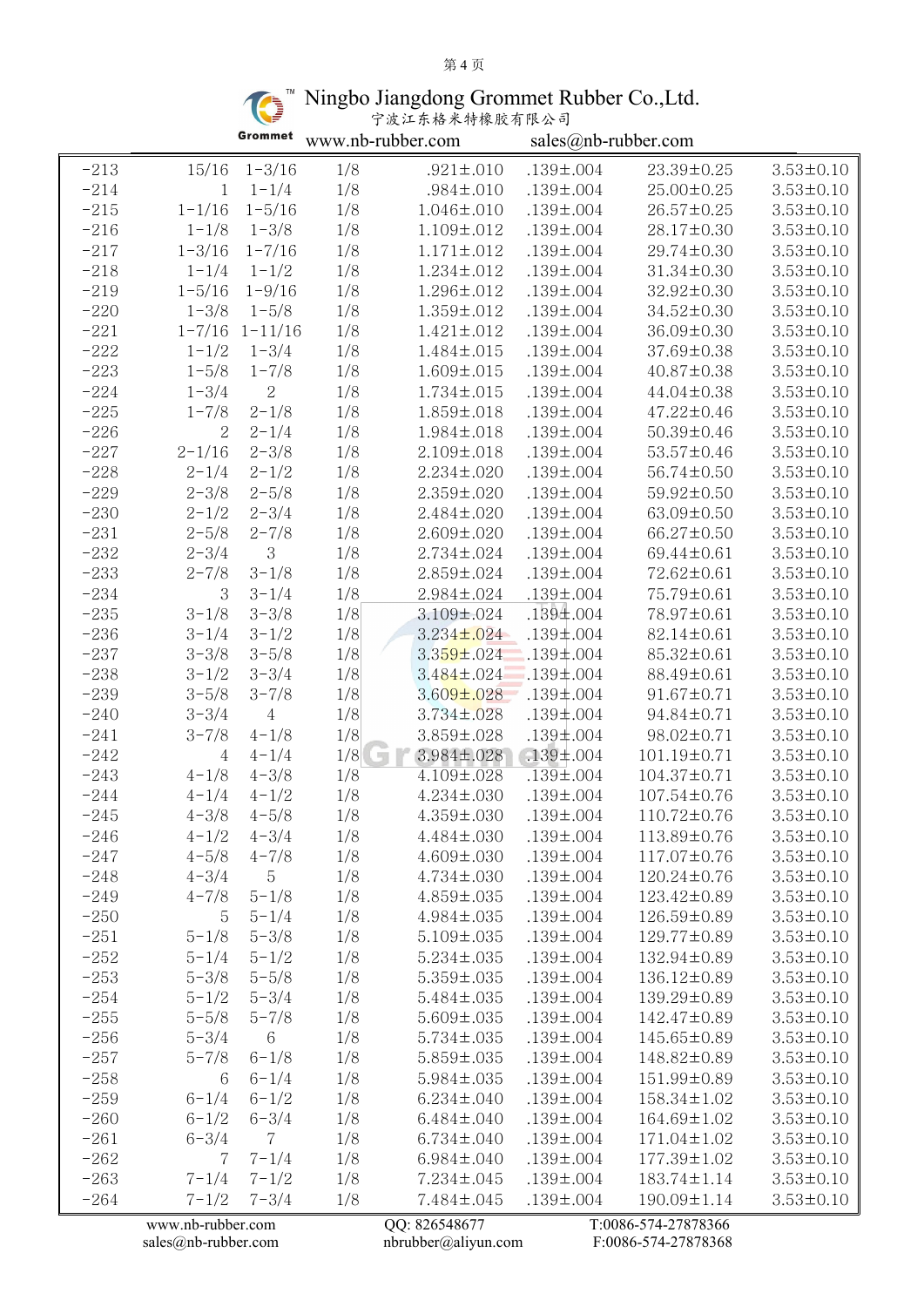# 第 5 页

Ningbo Jiangdong Grommet Rubber Co.,Ltd.

| 宁波江东格米特橡胶有限公司 |  |
|---------------|--|
|---------------|--|

|        |                   | Grommet                | www.nb-rubber.com |                   | sales@nb-rubber.com |                     |                 |  |
|--------|-------------------|------------------------|-------------------|-------------------|---------------------|---------------------|-----------------|--|
| $-265$ | $7 - 3/4$         | $8\,$                  | 1/8               | 7.734±.045        | $.139 \pm .004$     | 196.44±1.14         | $3.53 \pm 0.10$ |  |
| $-266$ | 8                 | $8 - 1/4$              | 1/8               | 7.984±.045        | $.139 \pm .004$     | 202.79±1.14         | $3.53 \pm 0.10$ |  |
| $-267$ | $8 - 1/4$         | $8 - 1/2$              | $1/8$             | $8.234 \pm .050$  | $.139 \pm .004$     | 209.14±1.27         | $3.53 \pm 0.10$ |  |
| $-268$ | $8 - 1/2$         | $8 - 3/4$              | 1/8               | $8.484 \pm 0.050$ | $.139 \pm .004$     | 215.49±1.27         | $3.53 \pm 0.10$ |  |
| $-269$ | $8 - 3/4$         | 9                      | 1/8               | $8.734 \pm .050$  | $.139 \pm .004$     | 221.84±1.27         | $3.53 \pm 0.10$ |  |
| $-270$ | 9                 | $9 - 1/4$              | 1/8               | $8.984 \pm .050$  | $.139 \pm .004$     | 228.19±1.27         | $3.53 \pm 0.10$ |  |
| $-271$ | $9 - 1/4$         | $9 - 1/2$              | 1/8               | $9.234 \pm .055$  | $.139 \pm .004$     | 234.54±1.40         | $3.53 \pm 0.10$ |  |
| $-272$ | $9 - 1/2$         | $9 - 3/4$              | 1/8               | $9.484 \pm 0.055$ | $.139 \pm .004$     | 240.89±1.40         | $3.53 \pm 0.10$ |  |
| $-273$ | $9 - 3/4$         | 10                     | $1/8$             | $9.734 \pm 0.055$ | $.139 \pm .004$     | $247.24 \pm 1.40$   | $3.53 \pm 0.10$ |  |
| $-274$ | 10                | $10 - 1/4$             | 1/8               | $9.984 \pm 0.055$ | $.139 \pm .004$     | 253.59±1.40         | $3.53 \pm 0.10$ |  |
| $-275$ | $10 - 1/2$        | $10 - 3/4$             | 1/8               | 10.484±.065       | $.139 \pm .004$     | 266.29±1.40         | $3.53 \pm 0.10$ |  |
| $-276$ | 11                | $11 - 1/4$             | 1/8               | 10.984±.065       | $.139 \pm .004$     | 278.99±1.65         | $3.53 \pm 0.10$ |  |
| $-277$ | $11 - 1/2$        | $11 - 3/4$             | 1/8               | 11.484±.065       | $.139 \pm .004$     | 291.69±1.65         | $3.53 \pm 0.10$ |  |
| $-278$ | 12                | $12 - 1/4$             | 1/8               | 11.984±.065       | $.139 \pm .004$     | 304.39±1.65         | $3.53 \pm 0.10$ |  |
| $-279$ | 13                | $13 - 1/4$             | 1/8               | 12.984±.065       | $.139 \pm .004$     | 329.79±1.65         | $3.53 \pm 0.10$ |  |
| $-280$ | 14                | $14 - 1/4$             | 1/8               | 13.984±.065       | $.139 \pm .004$     | 355.19±1.65         | $3.53 \pm 0.10$ |  |
| $-281$ | 15                | $15 - 1/4$             | 1/8               | 14.984±.065       | $.139 \pm .004$     | 380.59±1.65         | $3.53 \pm 0.10$ |  |
| $-282$ | 16                | $16 - 1/4$             | 1/8               | 15.955±.075       | $.139 \pm .004$     | 405.26±1.91         | $3.53 \pm 0.10$ |  |
| $-283$ | 17                | $17 - 1/4$             | 1/8               | 16.955±.080       | $.139 \pm .004$     | 430.66±2.03         | $3.53 \pm 0.10$ |  |
| $-284$ | 18                | $18 - 1/4$             | 1/8               | 17.955±.085       | $.139 \pm .004$     | 456.06±2.16         | $3.53 \pm 0.10$ |  |
| $-309$ | 7/16              | 13/16                  | $3/16$            | $.412 \pm .005$   | $.210 \pm .005$     | $10.46 \pm 0.13$    | $5.33 \pm 0.13$ |  |
| $-310$ | 1/2               | 7/8                    | $3/16$            | $.475 \pm .005$   | $.210 \pm .005$     | $12.07 \pm 0.13$    | $5.33 \pm 0.13$ |  |
| $-311$ | 9/16              | $15 - 16$              | 3/16              | $.537 \pm .007$   | $.210 \pm .005$     | 13.64±0.18          | $5.33 \pm 0.13$ |  |
| $-312$ | 5/8               | $\mathbf{1}$           | $3/16$            | $.600 \pm .009$   | $.210 \pm .005$     | $15.24 \pm 0.23$    | $5.33 \pm 0.13$ |  |
| $-313$ | $11 - 16$         | $1 - 1/16$             | 3/16              | $.662 \pm .009$   | $.210 \pm .005$     | $16.81 \pm 0.23$    | $5.33 \pm 0.13$ |  |
| $-314$ | 3/4               | $1 - 1/8$              | 3/16              | $.725 \pm .010$   | $.210 \pm .005$     | 18.42±0.25          | $5.33 \pm 0.13$ |  |
| $-315$ | 13/16             | $1 - 3/6$              | $3/16$            | $.787 \pm .010$   | $.210 \pm .005$     | 19.99±0.25          | $5.33 \pm 0.13$ |  |
| $-316$ | 7/8               | $1 - 1/4$              | $3/16\,$          | $.850 \pm .010$   | $.210 \pm .005$     | $21.59 \pm 0.25$    | $5.33 \pm 0.13$ |  |
| $-317$ | 15/16             | $1 - 5/16$             | 3/16              | $.912 \pm .010$   | $.210 \pm .005$     | 23.16±0.25          | $5.33 \pm 0.13$ |  |
| $-318$ | $\mathbf 1$       | $1 - 3/8$              | 3/16              | $.975 \pm .010$   | $.210 \pm .005$     | 24.77±0.25          | $5.33 \pm 0.13$ |  |
| $-319$ | $1 - 1/16$        | $1 - 7/16$             | 3/16              | $1.037 \pm .010$  | $.210 \pm .005$     | $26.34 \pm 0.25$    | $5.33 \pm 0.13$ |  |
| $-320$ | $1 - 1/8$         | $1 - 1/2$              | 3/16              | $1.100 \pm .012$  | $.210 \pm .005$     | $27.94 \pm 0.30$    | $5.33 \pm 0.13$ |  |
| $-321$ | $1 - 3/16$        | $1 - 9/16$             | 3/16              | $1.162 \pm .012$  | $.210 \pm .005$     | $29.51 \pm 0.30$    | $5.33 \pm 0.13$ |  |
| $-322$ | $1 - 1/4$         | $1 - 5/8$              | 3/16              | $1.225 \pm .012$  | $.210 \pm .005$     | 31.12±0.30          | $5.33 \pm 0.13$ |  |
| $-323$ |                   | $1 - 5/16$ $1 - 11/16$ | 3/16              | $1.287 \pm .012$  | $.210 \pm .005$     | 32.69±0.30          | $5.33 \pm 0.13$ |  |
| $-324$ | $1 - 3/8$         | $1 - 3/4$              | 3/16              | $1.350 \pm .012$  | $.210 \pm .005$     | 34.29±0.30          | $5.33 \pm 0.13$ |  |
| $-325$ | $1 - 1/2$         | $1 - 7/8$              | 3/16              | $1.475 \pm .015$  | $.210 \pm .005$     | 37.47±0.38          | $5.33 \pm 0.13$ |  |
| $-326$ | $1 - 5/8$         | 2                      | 3/16              | $1.600 \pm .015$  | $.210 \pm .005$     | $40.64 \pm 0.38$    | $5.33 \pm 0.13$ |  |
| $-327$ | $1 - 3/4$         | $2 - 1/8$              | 3/16              | $1.725 \pm .015$  | $.210 \pm .005$     | 43.82±0.38          | $5.33 \pm 0.13$ |  |
| $-328$ | $1 - 7/8$         | $2 - 1/4$              | 3/16              | $1.850 \pm .015$  | $.210 \pm .005$     | 46.99±0.38          | $5.33 \pm 0.13$ |  |
| $-329$ | 2                 | $2 - 3/8$              | 3/16              | $1.975 \pm .018$  | $.210 \pm .005$     | $50.17 \pm 0.46$    | $5.33 \pm 0.13$ |  |
| $-330$ | $2 - 1/8$         | $2 - 1/2$              | 3/16              | $2.100 \pm .018$  | $.210 \pm .005$     | 53.34±0.46          | $5.33 \pm 0.13$ |  |
| $-331$ | $2 - 1/4$         | $2 - 5/8$              | 3/16              | $2.225 \pm .018$  | $.210 \pm .005$     | 56.52±0.46          | $5.33 \pm 0.13$ |  |
| $-332$ | $2 - 3/8$         | $2 - 3/4$              | 3/16              | $2.350 \pm .018$  | $.210 \pm .005$     | 59.69±0.46          | $5.33 \pm 0.13$ |  |
| $-333$ | $2 - 1/2$         | $2 - 7/8$              | 3/16              | 2.475±.020        | $.210 \pm .005$     | 62.87±0.51          | $5.33 \pm 0.13$ |  |
| $-334$ | $2 - 5/8$         | 3                      | 3/16              | $2.600 \pm 0.020$ | $.210 \pm .005$     | 66.04±0.51          | $5.33 \pm 0.13$ |  |
| $-335$ | $2 - 3/4$         | $3 - 1/8$              | 3/16              | $2.725 \pm .020$  | $.210 \pm .005$     | 69.22±0.51          | $5.33 \pm 0.13$ |  |
| $-336$ | $2 - 7/8$         | $3 - 1/4$              | 3/16              | $2.850 \pm .020$  | $.210 \pm .005$     | 72.39±0.51          | $5.33 \pm 0.13$ |  |
| $-337$ | 3                 | $3 - 3/8$              | 3/16              | $2.975 \pm .024$  | $.210 \pm .005$     | 75.57±0.61          | $5.33 \pm 0.13$ |  |
| $-338$ | $3 - 1/8$         | $3 - 1/2$              | 3/16              | $3.100 \pm .024$  | $.210 \pm .005$     | 78.74±0.61          | $5.33 \pm 0.13$ |  |
| $-339$ | $3 - 1/4$         | $3 - 5/8$              | 3/16              | $3.225 \pm .024$  | $.210 \pm .005$     | $91.92 \pm 0.61$    | $5.33 \pm 0.13$ |  |
| $-340$ | $3 - 3/8$         | $3 - 3/4$              | 3/16              | $3.350 \pm .024$  | $.210 \pm .005$     | 85.09±0.61          | $5.33 \pm 0.13$ |  |
|        | www.nb-rubber.com |                        |                   | QQ: 826548677     |                     | T:0086-574-27878366 |                 |  |

[sales@nb-rubber.com](mailto:sales@nb-rubber.com) [nbrubber@aliyun.com](mailto:nbrubber@gmail.com) F:0086-574-27878368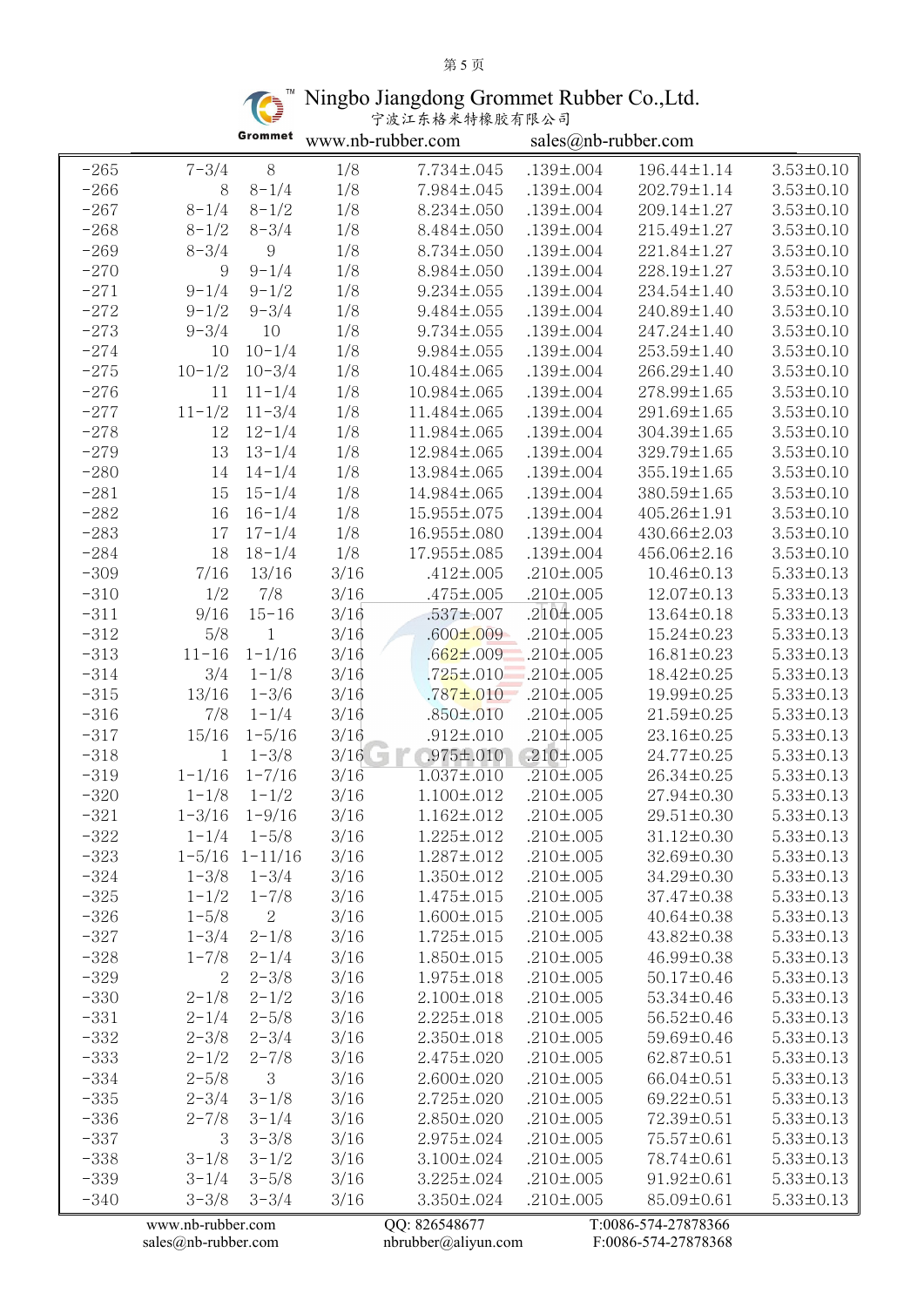## 第 6 页

Ningbo Jiangdong Grommet Rubber Co.,Ltd.

|  | $\omega$ $\omega$ $\omega$ |  |  |  |  |  |
|--|----------------------------|--|--|--|--|--|
|  | 宁波江东格米特橡胶有限公司              |  |  |  |  |  |
|  |                            |  |  |  |  |  |
|  |                            |  |  |  |  |  |

|        |                   | Grommet        | www.nb-rubber.com |                   | sales@nb-rubber.com |                     |                 |
|--------|-------------------|----------------|-------------------|-------------------|---------------------|---------------------|-----------------|
| $-341$ | $3 - 1/2$         | $3 - 7/8$      | 3/16              | 3.475±.024        | $.210 \pm .005$     | 88.27±0.61          | $5.33 \pm 0.13$ |
| $-342$ | $3 - 5/8$         | $\overline{4}$ | $3/16$            | $3.600 \pm .028$  | $.210 \pm .005$     | 91.44±0.71          | $5.33 \pm 0.13$ |
| $-343$ | $3 - 3/4$         | $4 - 1/8$      | $3/16$            | $3.725 \pm .028$  | $.210 \pm .005$     | 94.62±0.71          | $5.33 \pm 0.13$ |
| $-344$ | $3 - 7/8$         | $4 - 1/4$      | 3/16              | $3.850 \pm .028$  | $.210 \pm .005$     | 97.79±0.71          | $5.33 \pm 0.13$ |
| $-345$ | 4                 | $4 - 3/8$      | 3/16              | $3.975 \pm .028$  | $.210 \pm .005$     | 100.97±0.71         | $5.33 \pm 0.13$ |
| $-346$ | $4 - 1/8$         | $4 - 1/2$      | 3/16              | $4.100 \pm .028$  | $.210 \pm .005$     | $104.14 \pm 0.71$   | $5.33 \pm 0.13$ |
| $-347$ | $4 - 1/4$         | $4 - 5/8$      | 3/16              | $4.225 \pm .030$  | $.210 \pm .005$     | 107.32±0.76         | $5.33 \pm 0.13$ |
| $-348$ | $4 - 3/8$         | $4 - 3/4$      | 3/16              | $4.350 \pm .030$  | $.210 \pm .005$     | 110.49±0.76         | $5.33 \pm 0.13$ |
| $-349$ | $4 - 1/2$         | $4 - 7/8$      | 3/16              | $4.475 \pm .030$  | $.210 \pm .005$     | 113.67±0.76         | $5.33 \pm 0.13$ |
| $-350$ | $4 - 5/8$         | 5              | $3/16$            | $4.600 \pm .030$  | $.210 \pm .005$     | 116.84±0.76         | $5.33 \pm 0.13$ |
| $-351$ | $4 - 3/4$         | $5 - 1/8$      | 3/16              | $4.725 \pm .030$  | $.210 \pm .005$     | 120.02±0.76         | $5.33 \pm 0.13$ |
| $-352$ | $4 - 7/8$         | $5 - 1/4$      | 3/16              | $4.850 \pm .030$  | $.210 \pm .005$     | 123.19±0.76         | $5.33 \pm 0.13$ |
| $-353$ | 5                 | $5 - 3/8$      | 3/16              | $4.975 \pm .037$  | $.210 \pm .005$     | 126.37±0.94         | $5.33 \pm 0.13$ |
| $-354$ | $5 - 1/8$         | $5 - 1/2$      | $3/16$            | $5.100 \pm .037$  | $.210 \pm .005$     | 129.54±0.94         | $5.33 \pm 0.13$ |
| $-355$ | $5 - 1/4$         | $5 - 5/8$      | $3/16$            | $5.225 \pm .037$  | $.210 \pm .005$     | 132.72±0.94         | $5.33 \pm 0.13$ |
| $-356$ | $5 - 3/8$         | $5 - 3/4$      | 3/16              | $5.350 \pm .037$  | $.210 \pm .005$     | 135.89±0.94         | $5.33 \pm 0.13$ |
| $-357$ | $5 - 1/2$         | $5 - 7/8$      | 3/16              | $5.475 \pm .037$  | $.210 \pm .005$     | 139.07±0.94         | $5.33 \pm 0.13$ |
| $-358$ | $5 - 5/8$         | $6\,$          | 3/16              | $5.600 \pm .037$  | $.210 \pm .005$     | 142.24±0.94         | $5.33 \pm 0.13$ |
| $-359$ | $5 - 3/4$         | $6 - 1/8$      | 3/16              | $5.725 \pm .037$  | $.210 \pm .005$     | 145.42±0.94         | $5.33 \pm 0.13$ |
| $-360$ | $5 - 7/8$         | $6 - 1/4$      | $3/16$            | $5.850 \pm .037$  | $.210 \pm .005$     | 148.59±0.94         | $5.33 \pm 0.13$ |
| $-361$ | 6                 | $6 - 3/8$      | $3/16$            | $5.975 \pm .037$  | $.210 \pm .005$     | 151.77±0.94         | $5.33 \pm 0.13$ |
| $-362$ | $6 - 1/4$         | $6 - 5/8$      | 3/16              | $6.225 \pm .040$  | $.210 \pm .005$     | 158.12±1.02         | $5.33 \pm 0.13$ |
| $-363$ | $6 - 1/2$         | $6 - 7/8$      | 3/16              | $6.475 \pm .040$  | $.210 \pm .005$     | 164.47±1.02         | $5.33 \pm 0.13$ |
| $-364$ | $6 - 3/4$         | $7 - 1/8$      | $3/16$            | $6.725 \pm .040$  | $.210 \pm .005$     | 170.82±1.02         | $5.33 \pm 0.13$ |
| $-365$ | 7                 | $7 - 3/8$      | 3/16              | $6.975 \pm .040$  | $.210 \pm .005$     | $177.17 \pm 1.02$   | $5.33 \pm 0.13$ |
| $-366$ | $7 - 1/4$         | $7 - 5/8$      | $3/16$            | $7.225 \pm .045$  | $.210 \pm .005$     | 183.52±1.14         | $5.33 \pm 0.13$ |
| $-367$ | $7 - 1/2$         | $7 - 7/8$      | 3/16              | $7.475 \pm .045$  | $.210 \pm .005$     | 189.87±1.14         | $5.33 \pm 0.13$ |
| $-368$ | $7 - 3/4$         | $8 - 1/8$      | 3/16              | 7.725±.045        | $.210 \pm .005$     | 196.22±1.14         | $5.33 \pm 0.13$ |
| $-369$ | 8                 | $8 - 3/8$      | 3/16              | 7.975±.045        | $.210 \pm .005$     | $202.57 \pm 1.14$   | $5.33 \pm 0.13$ |
| $-370$ | $8 - 1/4$         | $8 - 5/8$      | 3/16              | $8.225 \pm .050$  | $.210 \pm .005$     | 208.92±1.27         | $5.33 \pm 0.13$ |
| $-371$ | $8 - 1/2$         | $8 - 7/8$      | 3/16              | $8.475 \pm .050$  | $.210 \pm .005$     | $215.27 \pm 1.27$   | $5.33 \pm 0.13$ |
| $-372$ | $8 - 3/4$         | $9 - 1/8$      | 3/16              | $8.725 \pm .050$  | $.210 \pm .005$     | 221.62±1.27         | $5.33 \pm 0.13$ |
| $-373$ | 9                 | $9 - 3/8$      | 3/16              | 8.975±.050        | $.210 \pm .005$     | 227.97±1.27         | $5.33 \pm 0.13$ |
| $-374$ | $9 - 1/4$         | $9 - 5/8$      | 3/16              | $9.225 \pm .055$  | $.210 \pm .005$     | 234.32±1.40         | $5.33 \pm 0.13$ |
| $-375$ | $9 - 1/2$         | $9 - 7/8$      | 3/16              | $9.475 \pm .055$  | $.210 \pm .005$     | 240.67±1.40         | $5.33 \pm 0.13$ |
| $-376$ | $9 - 3/4$         | $10 - 1/8$     | 3/16              | $9.725 \pm .055$  | $.210 \pm .005$     | 247.02±1.40         | $5.33 \pm 0.13$ |
| $-377$ | 10                | $10 - 3/8$     | $3/16$            | $9.975 \pm .055$  | $.210 \pm .005$     | 253.37±1.40         | $5.33 \pm 0.13$ |
| $-378$ | $10 - 1/2$        | $10 - 7/8$     | 3/16              | 10.475±.060       | $.210 \pm .005$     | 266.07±1.52         | $5.33 \pm 0.13$ |
| $-379$ | 11                | $11 - 3/8$     | 3/16              | 10.975±.060       | $.210 \pm .005$     | 278.77±1.52         | $5.33 \pm 0.13$ |
| $-380$ | $11 - 1/2$        | $11 - 7/8$     | 3/16              | 11.475±.065       | $.210 \pm .005$     | 291.47±1.65         | $5.33 \pm 0.13$ |
| $-381$ | 12                | $12 - 3/8$     | 3/16              | 11.975±.065       | $.210 \pm .005$     | 304.17±1.65         | $5.33 \pm 0.13$ |
| $-382$ | 13                | $13 - 3/8$     | 3/16              | 12.975±.065       | $.210 \pm .005$     | 329.57±1.65         | $5.33 \pm 0.13$ |
| $-383$ | 14                | $14 - 3/8$     | 3/16              | 13.975±.070       | $.210 \pm .005$     | 354.97±1.78         | $5.33 \pm 0.13$ |
| $-384$ | 15                | $15 - 3/8$     | 3/16              | 14.975±.070       | $.210 \pm .005$     | 380.37±1.78         | $5.33 \pm 0.13$ |
| $-385$ | 16                | $16 - 3/8$     | 3/16              | 15.955±.075       | $.210 \pm .005$     | 405.26±1.91         | $5.33 \pm 0.13$ |
| $-386$ | 17                | $17 - 3/8$     | 3/16              | 16.955±.080       | $.210 \pm .005$     | 430.66±2.03         | $5.33 \pm 0.13$ |
| $-387$ | 18                | $18 - 3/8$     | 3/16              | 17.955±.085       | $.210 \pm .005$     | 456.06±2.16         | $5.33 \pm 0.13$ |
| $-388$ | 19                | $19 - 3/8$     | 3/16              | 18.955±.090       | $.210 \pm .005$     | $481.41 \pm 2.29$   | $5.33 \pm 0.13$ |
| $-389$ | 20                | $20 - 3/8$     | 3/16              | 19.955±.095       | $.210 \pm .005$     | 506.81±2.41         | $5.33 \pm 0.13$ |
| $-390$ | 21                | $21 - 3/8$     | 3/16              | 20.955±.095       | $.210 \pm .005$     | $532.21 \pm 2.41$   | $5.33 \pm 0.13$ |
| $-391$ | 22                | $22 - 3/8$     | 3/16              | $21.955 \pm .100$ | $.210 \pm .005$     | 557.61±2.54         | $5.33 \pm 0.13$ |
| $-392$ | 23                | $23 - 3/8$     | 3/16              | 22.940±.105       | $.210 \pm .005$     | 582.68±2.67         | $5.33 \pm 0.13$ |
|        | www.nb-rubber.com |                |                   | QQ: 826548677     |                     | T:0086-574-27878366 |                 |

[sales@nb-rubber.com](mailto:sales@nb-rubber.com) [nbrubber@aliyun.com](mailto:nbrubber@gmail.com) F:0086-574-27878368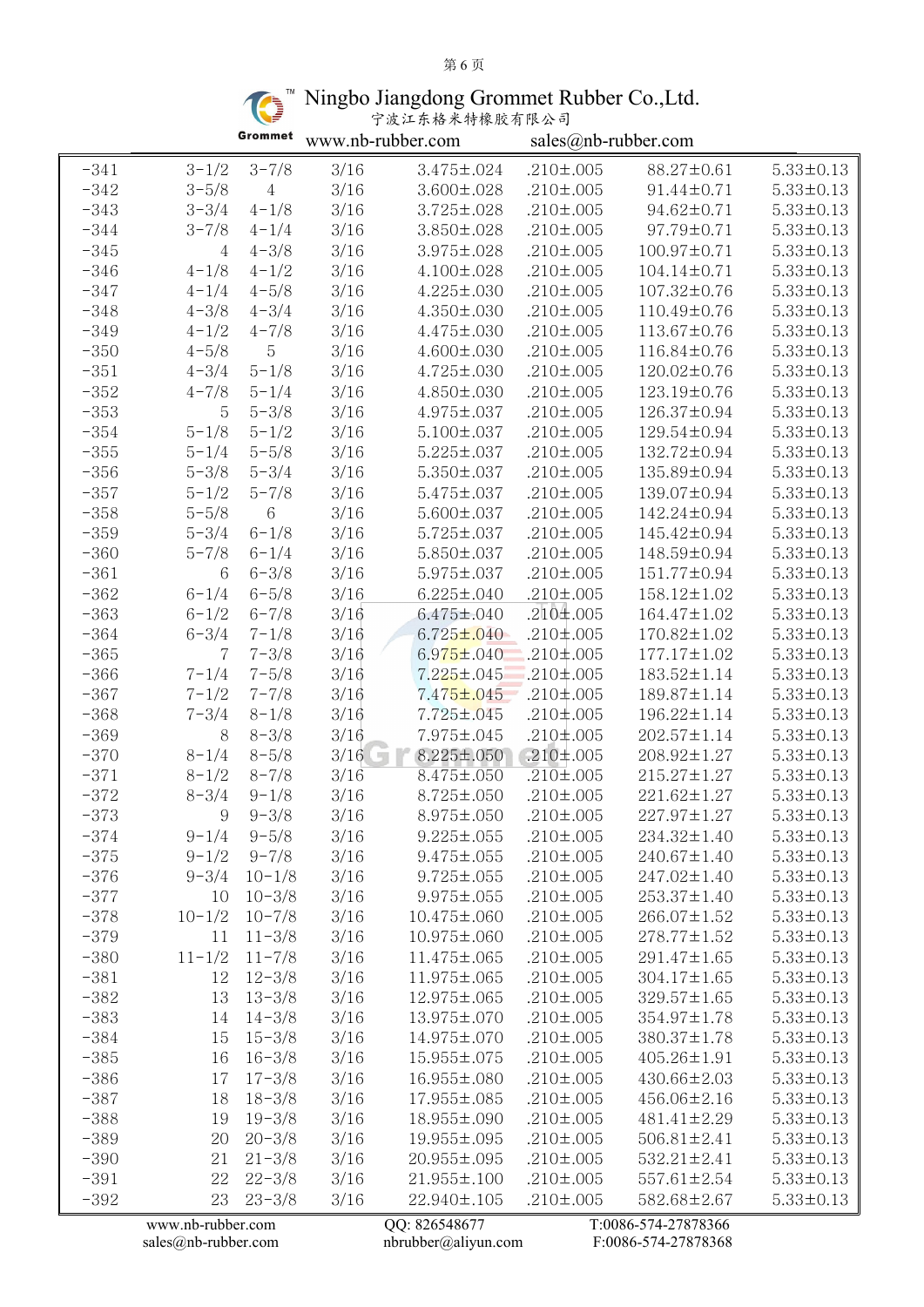# 第 7 页

Ningbo Jiangdong Grommet Rubber Co.,Ltd.

| 宁波江东格米特橡胶有限公司 |  |
|---------------|--|
|---------------|--|

|        |                   | Grommet    |        | www.nb-rubber.com |                 | sales@nb-rubber.com |                 |
|--------|-------------------|------------|--------|-------------------|-----------------|---------------------|-----------------|
| $-393$ | 24                | $24 - 3/8$ | 3/16   | 23.940±.110       | $.210 \pm .005$ | 608.08±2.79         | $5.33 \pm 0.13$ |
| $-394$ | 25                | $25 - 3/8$ | 3/16   | 24.940±.115       | $.210 \pm .005$ | 633.48±2.92         | $5.33 \pm 0.13$ |
| $-395$ | 26                | $26 - 3/8$ | $3/16$ | 25.940±.120       | $.210 \pm .005$ | 658.88±3.05         | $5.33 \pm 0.13$ |
| $-425$ | $4 - 1/2$         | 5          | 1/4    | $4.475 \pm .033$  | $.275 \pm .006$ | 113.67±0.84         | $6.99 \pm 0.15$ |
| $-426$ | $4 - 5/8$         | $5 - 1/8$  | 1/4    | $4.600 \pm .033$  | $.275 \pm .006$ | 116.84±0.84         | $6.99 \pm 0.15$ |
| $-427$ | $4 - 3/4$         | $5 - 1/4$  | 1/4    | $4.725 \pm .033$  | $.275 \pm .006$ | $120.02 \pm 0.84$   | $6.99 \pm 0.15$ |
| $-428$ | $4 - 7/8$         | $5 - 3/8$  | 1/4    | $4.850 \pm .033$  | $.275 \pm .006$ | 123.19±0.84         | $6.99 \pm 0.15$ |
| $-429$ | 5                 | $5 - 1/2$  | 1/4    | $4.975 \pm .037$  | $.275 \pm .006$ | 126.37±0.94         | $6.99 \pm 0.15$ |
| $-430$ | $5 - 1/8$         | $5 - 5/8$  | 1/4    | $5.100 \pm .037$  | $.275 \pm .006$ | 129.54±0.94         | $6.99 \pm 0.15$ |
| $-431$ | $5 - 1/4$         | $5 - 3/4$  | 1/4    | $5.225 \pm .037$  | $.275 \pm .006$ | 132.72±0.94         | $6.99 \pm 0.15$ |
| $-432$ | $5 - 3/8$         | $5 - 7/8$  | 1/4    | $5.350 \pm .037$  | $.275 \pm .006$ | 135.89±0.94         | $6.99 \pm 0.15$ |
| $-433$ | $5 - 1/2$         | 6          | 1/4    | $5.475 \pm .037$  | $.275 \pm .006$ | 139.07±0.94         | $6.99 \pm 0.15$ |
| $-434$ | $5 - 5/8$         | $6 - 1/8$  | 1/4    | $5.600 \pm .037$  | $.275 \pm .006$ | 142.24±0.94         | $6.99 \pm 0.15$ |
| $-435$ | $5 - 3/4$         | $6 - 1/4$  | 1/4    | $5.725 \pm .037$  | $.275 \pm .006$ | 145.42±0.94         | $6.99 \pm 0.15$ |
| $-436$ | $5 - 7/8$         | $6 - 3/8$  | 1/4    | $5.850 \pm .037$  | $.275 \pm .006$ | 148.59±0.94         | $6.99 \pm 0.15$ |
| $-437$ | 6                 | $6 - 1/2$  | 1/4    | $5.975 \pm .037$  | $.275 \pm .006$ | 151.77±0.94         | $6.99 \pm 0.15$ |
| $-438$ | $6 - 1/4$         | $6 - 3/4$  | 1/4    | $6.225 \pm .040$  | $.275 \pm .006$ | 158.12±1.02         | $6.99 \pm 0.15$ |
| $-439$ | $6 - 1/2$         | 7          | 1/4    | $6.475 \pm .040$  | $.275 \pm .006$ | $164.47 \pm 1.02$   | $6.99 \pm 0.15$ |
| $-440$ | $6 - 3/4$         | $7 - 1/4$  | 1/4    | $6.725 \pm .040$  | $.275 \pm .006$ | 170.82±1.02         | $6.99 \pm 0.15$ |
| $-441$ | 7                 | $7 - 1/2$  | 1/4    | $6.975 \pm .040$  | $.275 \pm .006$ | $177.17 \pm 1.02$   | $6.99 \pm 0.15$ |
| $-442$ | $7 - 1/4$         | $7 - 3/4$  | 1/4    | $7.225 \pm .045$  | $.275 \pm .006$ | 183.52±1.14         | $6.99 \pm 0.15$ |
| $-443$ | $7 - 1/2$         | $8\,$      | 1/4    | $7.475 \pm .045$  | $.275 \pm .006$ | 189.87±1.14         | $6.99 \pm 0.15$ |
| $-444$ | $7 - 3/4$         | $8 - 1/4$  | 1/4    | $7.725 \pm .045$  | .275±.006       | 196.22±1.14         | $6.99 \pm 0.15$ |
| $-445$ | 8                 | $8 - 1/2$  | 1/4    | $7.975 \pm 0.045$ | $.275 \pm .006$ | $202.57 \pm 1.14$   | $6.99 \pm 0.15$ |
| $-446$ | $8 - 1/2$         | 9          | 1/4    | $8.475 \pm .055$  | $.275 \pm .006$ | $215.27 \pm 1.40$   | $6.99 \pm 0.15$ |
| $-447$ | 9                 | $9 - 1/2$  | 1/4    | $8.975 \pm .055$  | $.275 \pm .006$ | $227.97 \pm 1.40$   | $6.99 \pm 0.15$ |
| $-448$ | $9 - 1/2$         | 10         | 1/4    | $9.475 \pm 0.055$ | $.275 \pm .006$ | 240.67±1.40         | $6.99 \pm 0.15$ |
| $-449$ | 10                | $10 - 1/2$ | 1/4    | $9.975 \pm .055$  | $.275 \pm .006$ | $253.37 \pm 1.40$   | $6.99 \pm 0.15$ |
| $-450$ | $10 - 1/2$        | 11         | 1/4    | 10.475±.060       | $.275 \pm .006$ | 266.07±1.52         | $6.99 \pm 0.15$ |
| $-451$ | 11                | $11 - 1/2$ | 1/4    | 10.975±.060       | $.275 \pm .006$ | $278.77 \pm 1.52$   | $6.99 \pm 0.15$ |
| $-452$ | $11 - 1/2$        | 12         | 1/4    | 11.475±.060       | $.275 \pm .006$ | 291.47±1.52         | $6.99 \pm 0.15$ |
| $-453$ | 12                | $12 - 1/2$ | 1/4    | 11.975±.060       | $.275 \pm .006$ | $304.17 \pm 1.52$   | $6.99 \pm 0.15$ |
| $-454$ | $12 - 1/2$        | 13         | 1/4    | 12.475±.060       | $.275 \pm .006$ | 316.87±1.52         | $6.99 \pm 0.15$ |
| $-455$ | 13                | $13 - 1/2$ | 1/4    | 12.975±.060       | $.275 \pm .006$ | 329.57±1.52         | $6.99 \pm 0.15$ |
| $-456$ | $13 - 1/2$        | 14         | 1/4    | 13.457±.070       | $.275 \pm .006$ | 342.27±1.78         | $6.99 \pm 0.15$ |
| $-457$ | 14                | $14 - 1/2$ | 1/4    | 13.975±.070       | $.275 \pm .006$ | 354.97±1.78         | $6.99 \pm 0.15$ |
| $-458$ | $14 - 1/2$        | 15         | 1/4    | 14.475±.070       | $.275 \pm .006$ | 367.67±1.78         | $6.99 \pm 0.15$ |
| $-459$ | 15                | $15 - 1/2$ | 1/4    | 14.975±.070       | $.275 \pm .006$ | 380.37±1.78         | $6.99 \pm 0.15$ |
| $-460$ | $15 - 1/2$        | 16         | 1/4    | 15.475±.070       | $.275 \pm .006$ | 393.07±1.78         | $6.99 \pm 0.15$ |
| $-461$ | 16                | $16 - 1/2$ | 1/4    | 15.955±.075       | $.275 \pm .006$ | 405.26±1.91         | $6.99 \pm 0.15$ |
| $-462$ | $16 - 1/2$        | 17         | 1/4    | 16.455±.075       | $.275 \pm .006$ | 417.96±1.91         | $6.99 \pm 0.15$ |
| $-463$ | 17                | $17 - 1/2$ | 1/4    | 16.955±.080       | $.275 \pm .006$ | 430.66±2.03         | $6.99 \pm 0.15$ |
| $-464$ | $17 - 1/2$        | 18         | 1/4    | 17.455±.085       | $.275 \pm .006$ | 443.36±2.16         | $6.99 \pm 0.15$ |
| $-465$ | 18                | $18 - 1/2$ | 1/4    | 17.955±.085       | $.275 \pm .006$ | 456.06±2.16         | $6.99 \pm 0.15$ |
| $-466$ | $18 - 1/2$        | 19         | 1/4    | 18.455±.085       | $.275 \pm .006$ | 468.76±2.16         | $6.99 \pm 0.15$ |
| $-467$ | 19                | $19 - 1/2$ | 1/4    | 18.955±.090       | $.275 \pm .006$ | 481.46±2.29         | $6.99 \pm 0.15$ |
| $-468$ | $19 - 1/2$        | 20         | 1/4    | 19.455±.090       | $.275 \pm .006$ | 494.16±2.29         | $6.99 \pm 0.15$ |
| $-469$ | 20                | $20 - 1/2$ | 1/4    | 19.955±.095       | $.275 \pm .006$ | 506.86±2.41         | $6.99 \pm 0.15$ |
|        | 21                | $21 - 1/2$ | 1/4    | 20.955±.095       | $.275 \pm .006$ | 532.26±2.41         |                 |
| $-470$ |                   | $22 - 1/2$ |        |                   |                 |                     | $6.99 \pm 0.15$ |
| $-471$ | 22                |            | 1/4    | 21.955±.100       | $.275 \pm .006$ | 557.66±2.54         | $6.99 \pm 0.15$ |
| $-472$ | 23                | $23 - 1/2$ | 1/4    | 22.940±.105       | $.275 \pm .006$ | 582.68±2.67         | $6.99 \pm 0.15$ |
| $-473$ | 24                | $24 - 1/2$ | 1/4    | 23.940±.110       | $.275 \pm .006$ | 608.08±2.79         | $6.99 \pm 0.15$ |
|        | www.nb-rubber.com |            |        | QQ: 826548677     |                 | T:0086-574-27878366 |                 |

[sales@nb-rubber.com](mailto:sales@nb-rubber.com) [nbrubber@aliyun.com](mailto:nbrubber@gmail.com) F:0086-574-27878368